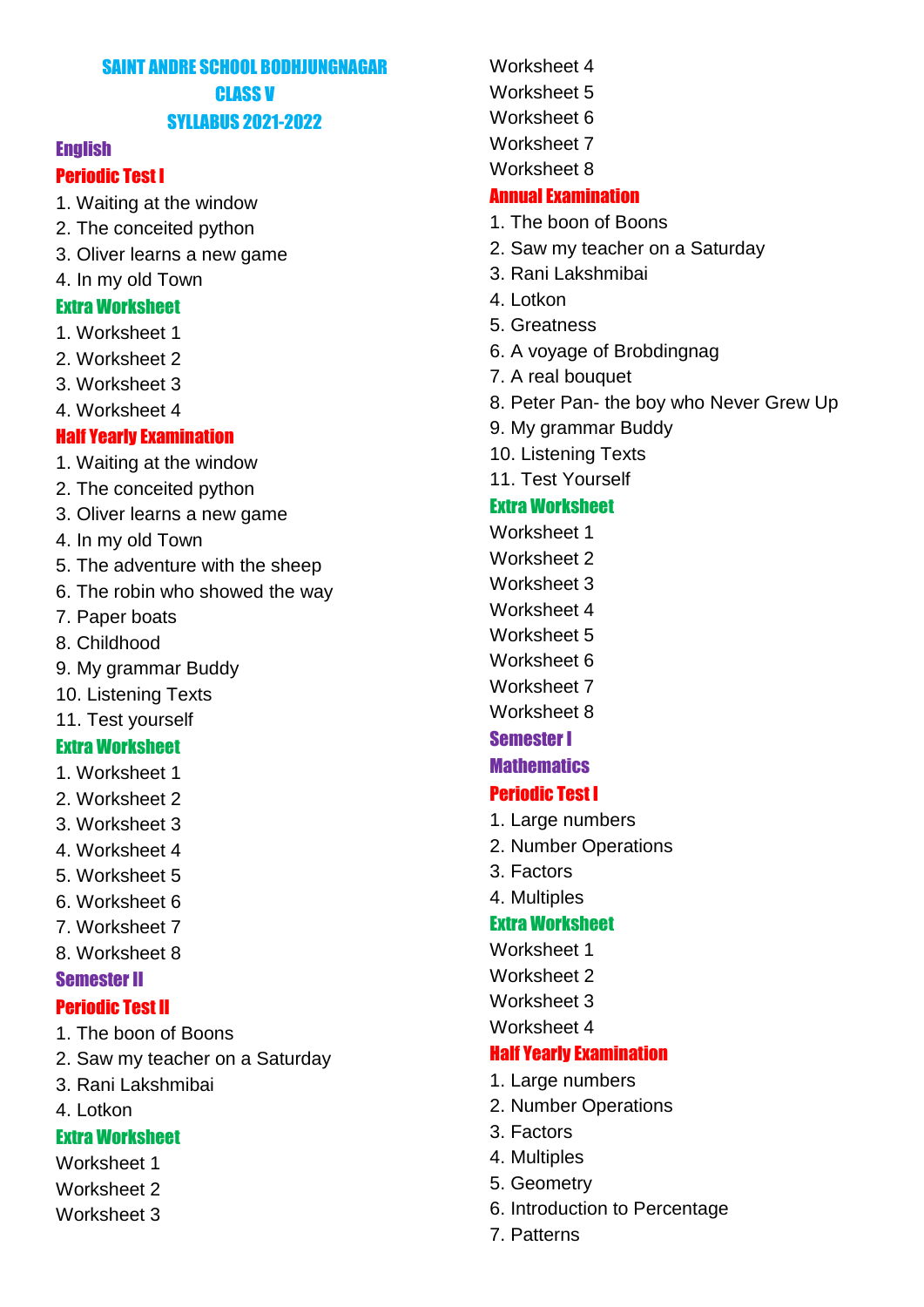# 8. Mapping Skills

### Extra Worksheet

- Worksheet 1 Worksheet 2
- Worksheet 3
- Worksheet 4
- Worksheet 5
- Worksheet 6
- Worksheet 7
- Worksheet 8

# Semester II

# Periodic Test II

- 1. Fractions
- 2. Decimals
- 3. Symmetry
- 4. Measurement
- Extra Worksheet
- Worksheet 1
- Worksheet 2
- Worksheet 3

# Annual Examination

- 1. Fractions
- 2. Decimals
- 3. Symmetry
- 4. Measurement
- 5. Perimeter, Area and Volume
- 6. Money
- 7. Time and Temperature
- 8. Data Handling

# Extra Worksheet

- Worksheet 1
- Worksheet 2
- Worksheet 3
- Worksheet 4
- Worksheet 5
- Worksheet 6
- Worksheet 7

# Science

# Periodic Test I

- 1. Plants around us
- 2. Reproduction in Animals
- 3. Health and Diseases

# Extra Worksheet

- 1. Worksheet 1
- 2. Worksheet 2
- 3. Worksheet 3

# Half Yearly Exam

- 1. Plants around us
- 2. Reproduction in Animals
- 3. Health and Diseases
- 4. Our skeletal system
- 5. Our nervous system
- 6. Rocks and Minerals

# Extra Worksheet

- 1. Worksheet 1
- 2. Worksheet 2
- 3. Worksheet 3
- 4. Worksheet 4
- 5. Worksheet 5
- 6. Worksheet 6
- 7. Worksheet 7

# Periodic Test II

- 1. States of Matter
- 2. Air and Water
- 3. Force and Energy

# Extra Worksheet

- 1. Worksheet 1
- 2. Worksheet 2
- 3. Worksheet 3

# Annual Examination

- 1. States of Matter
- 2. Air and Water
- 3. Force and Energy
- 4. Simple machines
- 5. Light, Shadows, and Eclipse
- 6. Sun, Moon and the Earth
- 7. Pollution and Conservation

# Extra Worksheet

- 1. Worksheet 1
- 2. Worksheet 2
- 3. Worksheet 3
- 4. Worksheet 4
- 5. Worksheet 5
- 6. Worksheet 6
- 7. Worksheet 7

# Social Science

# Periodic Test I

- 1. Latitudes and longitudes
- 2. Effects of Earth's Movements
- 3. Continents and Oceans
- 4. Climate and Temperature Zones of the World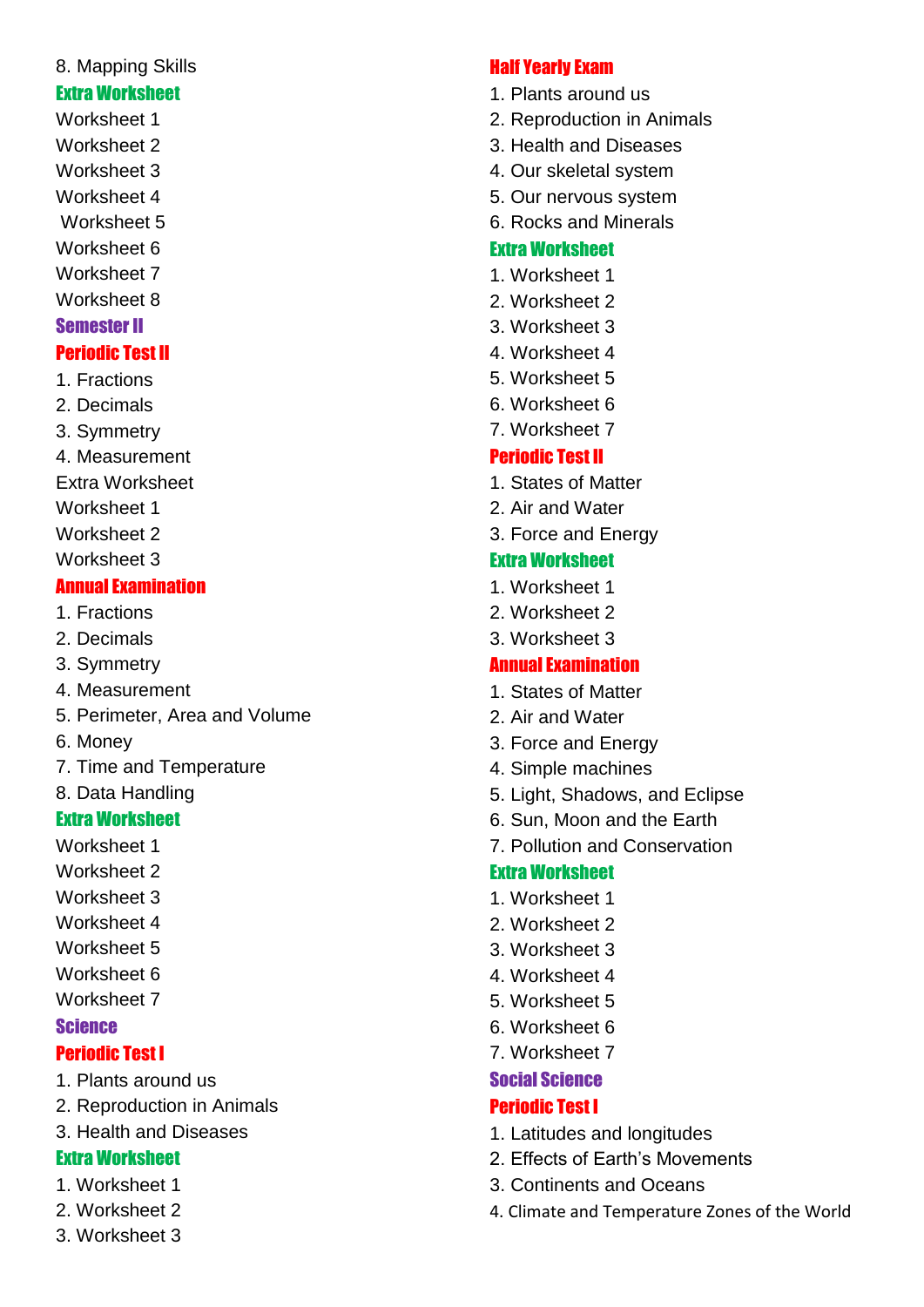### Extra Worksheet

- 1. Worksheet 1
- 2. Worksheet 2
- 3. Worksheet 3
- 4. Worksheet 4

# Half Yearly Examination

- 1. Latitudes and longitudes
- 2. Effects of Earth's Movements
- 3. Continents and Oceans
- 4. Climate and Temperature Zones of the World
- 5. Equatorial Forests
- 6. Exploring our Material Heritage
- 7. Religious and Social Reformers
- 8. The Indian Constitution- Fundamental
- Rights and Duties
- 9. Government

# Extra Worksheet

- 1. Worksheet 1
- 2. Worksheet 2
- 3. Worksheet 3
- 4. Worksheet 4
- 5. Worksheet 5
- 6. Worksheet 6
- 7. Worksheet 7
- 8. Worksheet 8
- 9. Worksheet 9

# Periodic Test II

- 1. Temperate Grasslands
- 2. Hot Deserts
- 3. Frigid Zone
- 4. Our Environment

# Extra Worksheet

- 1. Worksheet 1
- 2. Worksheet 2
- 3. Worksheet 3
- 4. Worksheet 4

# Annual Examination

- 1. Temperate Grasslands
- 2. Hot Deserts
- 3. Frigid Zone
- 4. Our Environment
- 5. Arrival of the British
- 6. India's Freedom Struggle led by Mahatma Gandhi
- 8. The united Nations
- 9. Globally Celebrated Special Days

# Extra Worksheet

- 1. Worksheet 1
- 2. Worksheet 2
- 3. Worksheet 3
- 4. Worksheet 4
- 5. Worksheet 5
- 6. Worksheet 6
- 7. Worksheet 7
- 8. Worksheet 8
- 9. Worksheet 9

# General Knowledge

# Periodic Test I

- 1. Discovering India: India in Colour
- 2. Discovering India: Dances of India
- 3. Our World: Famous Animals
- 4. Our World: A World Tour
- 5. Growing Up: Elocution

# Half Yearly Examination

- 6. Growing Up: Saying it correctly
- 7. Logical Thinking
- 8. Knowing Indian
- 9. Leisure and lifestyle
- 10. Leisure and lifestyle
- 11. Why and Why not
- 12. The Natural World

# Periodic Test II

- 1.Discovering India: Wonderful Families
- 2.Discovering India: Wearing it with Pride
- 3.Our World:
- 4.Growing Up: Professions
- 5.Growing Up: On a Train

# Annual Examination

- 6. Knowing India
- 7. Leisure and lifestyle
- 8. Leisure and lifestyle
- 9. Why and Why not: Social Skills
- 10. Why and Why not: A Healthy Lifestyle
- 11. The Natural World: Bird worth Watching
- 12. The Natural World: Its s shark, it's a **Whale**

7. Some Political Heroes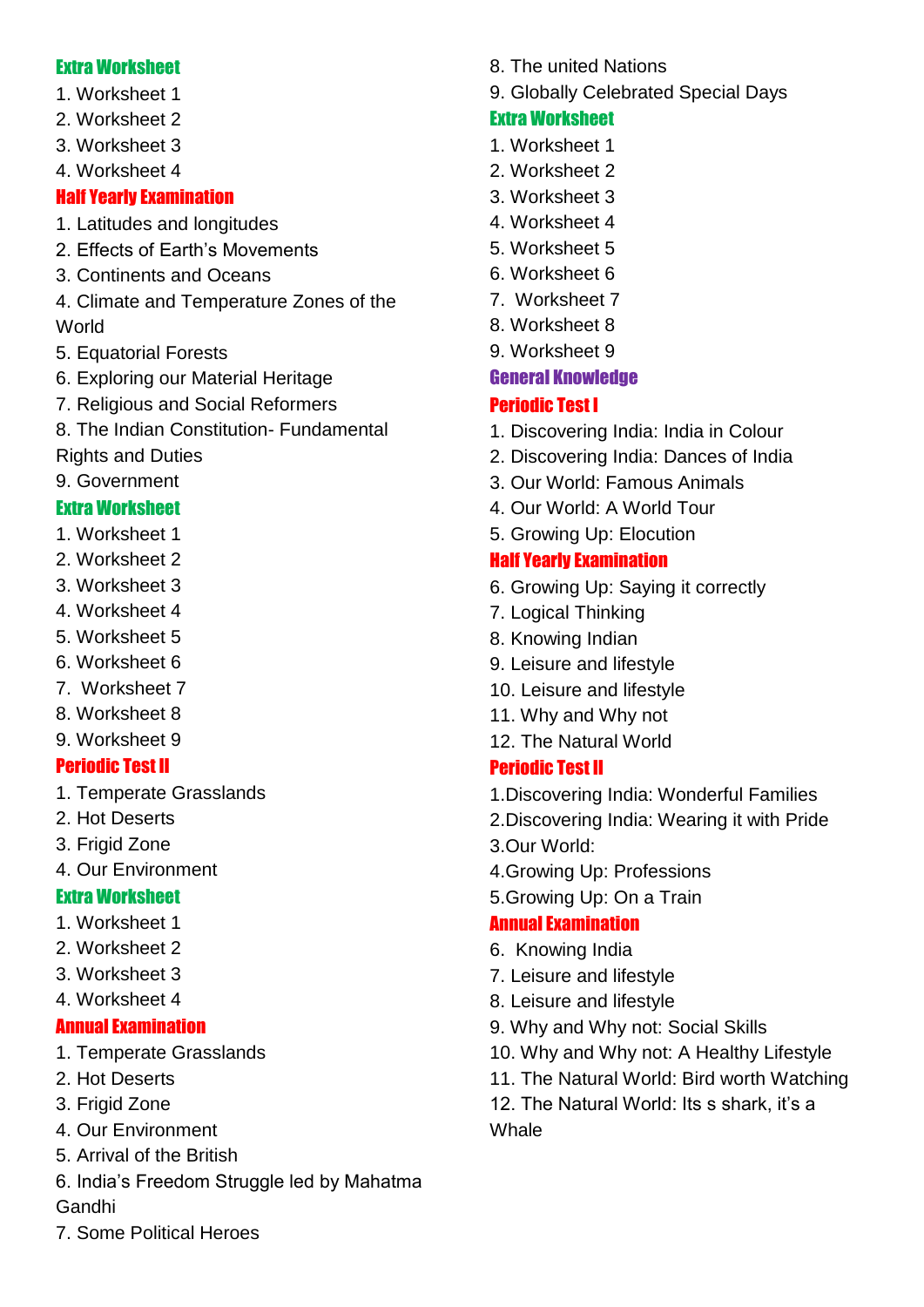# **Hindi Periodic Test I**

अनुपम भारती एक खिलौना हूँ हारून सेनानी सुभाश पानी का मोल व्याकरण वर्ण और वर्तनी संज्ञा

# **Half Yearly Examination**

#### अनुपम भारती

एक खिलौना हूँ हारून सेनानी सुभाश पानी का मोल कलमदान और बूढ़ा सेवक साथ रहेंगे प्यारी औरश्रमिक महक उठा बगीचा हिमाचल आँखों का संसार निराला है उचित दण्ड व्याकरण

वर्ण और वर्तनी

संज्ञा लिंग और वचन कारक सर्वनाम विषेशण किया और काल क्रिया – विषेशण संबंधबोधक लिखित अभिव्यकित (पत्र लेखन, संवाद लेखन, अपठित बोध)

### **Periodic Test II**

अनुपम भारती आप सुखी तो जग सुखी नन्हा अखबार ममता की मूरत व्याकरण योजक विस्मयादिबोधक

### **Annual Examination**

#### अनुपम भारती

आप सुखी तो जग सुखी नन्हा अखबार ममता की मूरत मोतिया समझो नहीं पहेली चचा चिराग अली की दीवाली सूर-सम्राटबिसिमल्ला खॉ

सपने साकार करूँगा बोलै पेड व्याकरण योजक विस्मयादिबोधक वाक्य विराम–चिहन मुहावरा विलोम षब्द पथार्थवाची षब्द अनेक षब्दों के लिए एक षब्द समरूपी भिन्नार्थक षब्द अनेकार्थी षब्द लिखित अभिव्यकित (पत्र लेखन, अनुच्छेद -लेखन अपठित बोध संवाद लेखन) **Bengali Periodic Test-I** গদ্যাংশ  $1$ ৷ ভূবন  $2<sub>1</sub>$  ডাকতে কালা দীঘি  $3<sub>1</sub>$  নামের খেলা পদ্যাংশ  $1$ । বৃষ্টি পড়ে টাপুর টুপুর  $2<sub>1</sub>$  মায়ের দান  $3<sub>1</sub>$  সকল দেশের সেরা বাংলা ব্যাকরণ ১। ভাষা ও ব্যাকরণ ২। শব্দ, ধ্বনি ও বর্ণ ৩। শব্দ, বাক্য ও পদ **Half Yearly Examination** গদ্যাংশ ১। নয়ন বাগদি ২। মাইকেল ফ্যারাডে ৩। কশল পাহাড়ি 8। নামের খেলা পদ্যাংশ ১। সকল দেশের সেরা ১। দেবতার ঠাঁই ৩। মোদের গরব মোদের আশা

8। ক্ষা প্রকৃতি

বাংলা ব্যাকরণ

২। বচন, লিজা

৩। রচনা , চিঠি

১। পদ পরিচয়, ভাষা ব্যাকরণ

हम भारत के वीर सिपाही